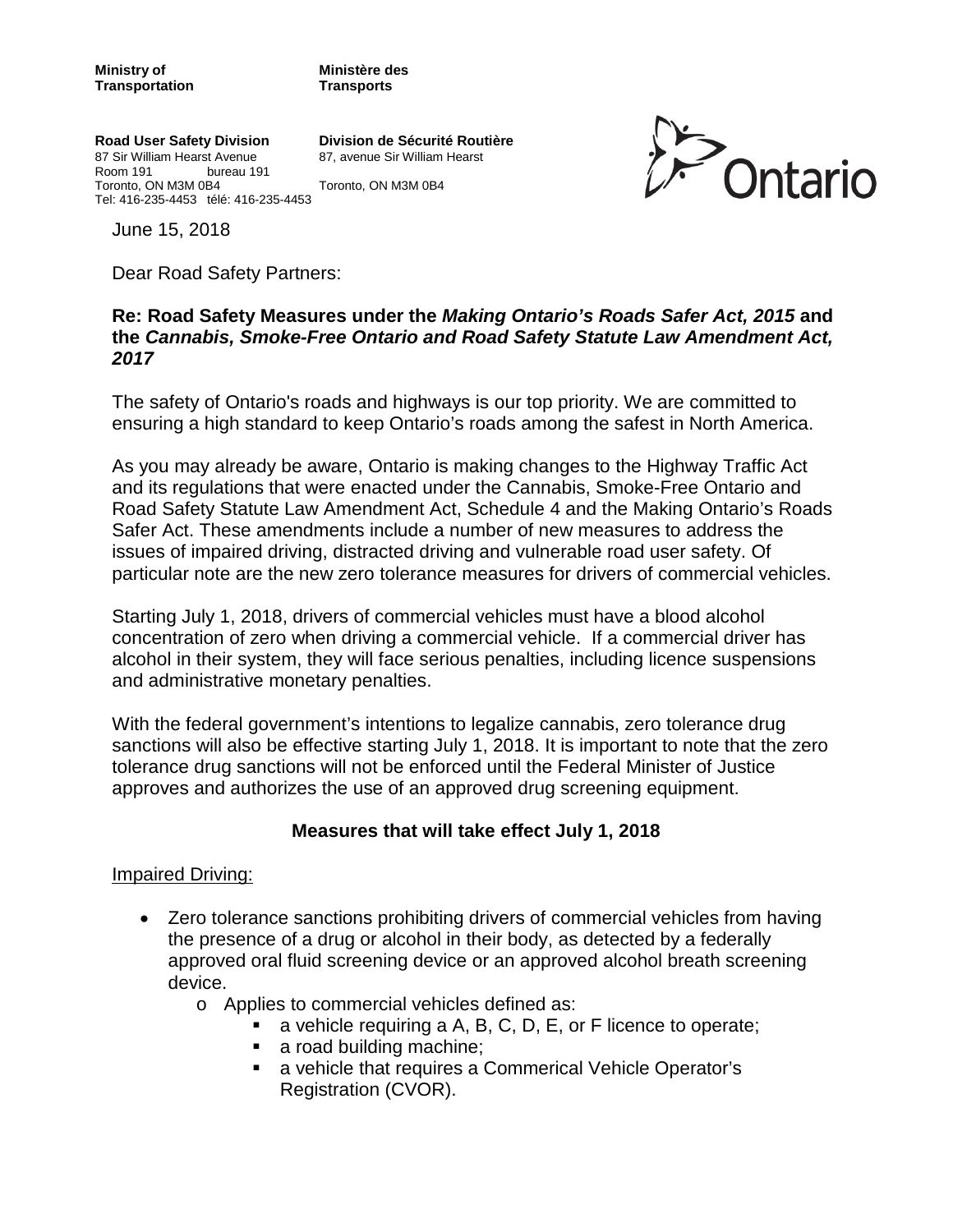- o **NOTE:** As stated above, zero tolerance sanctions for drugs will be effective as of July 1, 2018 but will be enforced once approved drug screening equipment has been authorized in federal legislation.
- Increased penalties for zero tolerance alcohol sanctions prohibiting young (under 22) and novice drivers (G1, G2, M1, M2 drivers) from having the presence of alcohol in their body, as detected by an an approved alcohol breath screening device.
- Extending administrative licence suspension length for zero tolerance sanctions prohibiting young and novice drivers from having the presence of alcohol in their body from 24 hours to three, seven, or 30 days based on occurrence within the last five years.

Young, novice and commercial drivers will be subject to mandatory remedial education or treatment programs; and, ignition interlock (II) requirements for repeat occurrences.

- Medical cannabis users may be exempted from zero tolerance sanctions if a police officer is satisfied that they are legally authorized to use drugs for medical purposes; however, these drivers can still face penalties or criminal charges if a police officer determines that their ability to drive has been impaired.
- 45, 90, or 180-day Vehicle Impoundment Program (VIP) rules will apply to all Criminal Code of Canada (CCC) related suspensions. The current appeal ground for impoundments of 45 days or longer will include drivers who were not subject to an II condition at the time of the VIP.
- There will be a single consistent authority in the HTA to suspend a driver's licence for failure to complete a prescribed remedial program and II condition on a licence after reinstatement from a CCC suspension.

# Vulnerable Road User Safety:

- Flashing blue lights will be permitted for enforcement and emergency vehicles that are already permitted to use red flashing lights.
- MTO will be increasing the maximum fine under the HTA's general penalty provision from \$500 to \$1000.

### **Measures that will take effect September 1, 2018**

# Vulnerable Road User Safety:

• Increased penalties for all drivers who fail to yield for pedestrians at crosswalks, crossovers and school crossings and escalating fines for all drivers who are